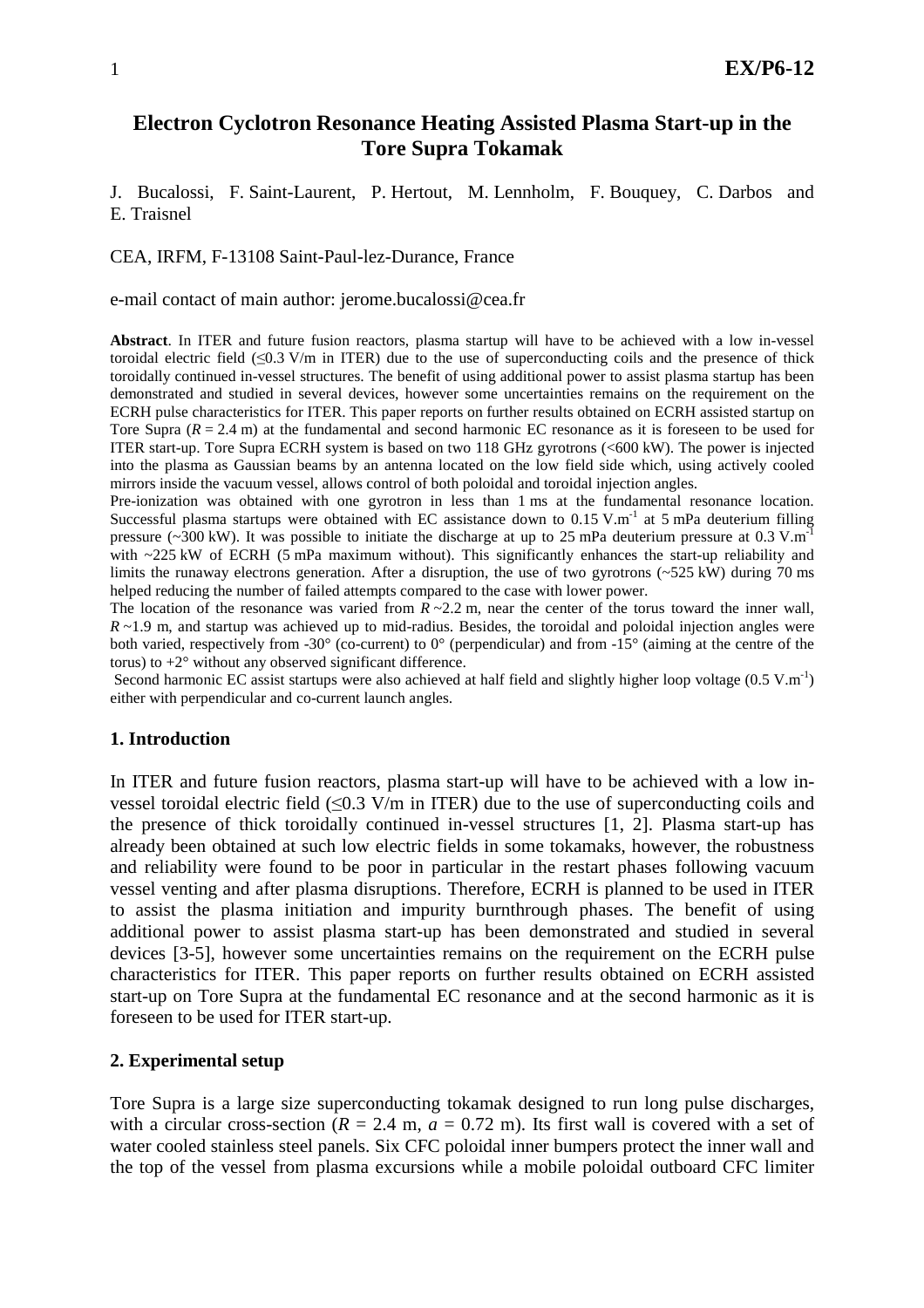protects the outer part. The main plasma-wall interaction takes place on the bottom Toroidal Pumped Limiter (TPL), a high heat flux component covered with CFC tiles. Additional heating is provided by RF systems only (ICRH, LHCD and ECRH). Four of the six RF antennas are equipped with pair CFC limiters. In total, 15% of the inner vessel surface  $(-100 \text{ m}^2)$  is covered with CFC.

The toroidal magnetic field is provided by 18 superconducting coils (NbTi). An iron core, a central copper solenoid and 8 poloidal field copper coils control the plasma current, position and shape. The inner vessel resistance is ~1.1 m $\Omega$ . One important electrical feature, in particular at the plasma startup, is the conductive passive loop constituted by the TPL (resistance ~1 m $\Omega$ ). This loop is very close to the plasma and generates a significant "stray" magnetic field  $(B_+)$ .

The toroidal electric field is measured with a set of flux loops. The prefill pressure is measured with a baratron gauge (capacitance manometer). The line integrated density is measured by a multi-chord infrared interferometer. A tangential fast CCD camera (Phamtom v.7) with a broad angle view (800x600) allows for the monitoring of the plasma formation.

The present Tore Supra ECRH/ECCD system is based on two 118 GHz gyrotrons. The power, up to ~600 kW, is injected into the plasma as Gaussian beams by an antenna located on the low field side which, using actively cooled mirrors inside the vacuum vessel, allows extensive control of both poloidal and toroidal injection angles [6].

The toroidal field in the centre of the vessel is normally at  $B_T \sim 3.87$  T which gives a fundamental electron cyclotron resonance at *R*~2.17 m, on the high field side. The polarization of the wave is controlled by a pair of actively cooled corrugated mirrors in each matching optics unit allowing pure O-mode or pure X-mode power injection for all injection angles.

## **3. Plasma startup with fundamental EC assist**

## **3.1. Comparison with low voltage ohmic startup**

The standard ohmic startup in Tore Supra is performed at high voltage, typically 25 V, which corresponds to a toroidal electric field in the centre of the vessel of  $\sim$ 1.7 V.m<sup>-1</sup> ( $R = 2.4$  m), with a deuterium prefill pressure usually around 20 mPa [7].

By reducing the prefill pressure and optimising the magnetic field map, it was possible to successfully initiate the discharge without assistance down to 4.5 V or ~0.3 V.m<sup>-1</sup> at the maximum toroidal field ( $B_T = 3.87$  T). Below, the "stray" magnetic field  $B_{\perp}$  resulting from the pre-magnetisation currents and the eddy currents induced in the structure and notably in the toroidal pump limiter (passive loop) hinders the breakdown of the gas or the ramp up of the plasma current. When decreasing the loop voltage, the prefill pressure is more and more difficult to adjust (dependent on wall loading) and the reliability of the breakdown strongly decreases.

EC-assisted discharge initiation has been recently studied on Tore Supra [7]. ECRH power is injected a few ms after the application of the loop voltage at the end of the pre-magnetisation sequence (in other devices, ECRH power is usually applied before the loop voltage for preionisation). In the figure 1, an EC-assisted plasma initiation is compared to an ohmic one. The EC power, provided by one gyrotron  $(A1 \sim 225 \text{ kW})$ , is injected perpendicularly in O-mode for fundamental resonance heating  $(B_T = 3.87 \text{ T}, R_{01} = 2.17 \text{ m})$ . With ECRH, the plasma current initiates when ECRH is applied, a few ms earlier than in ohmic in this case. The ionization occurs within a couple of ms at the resonance layer location as shown by the time evolution of the vertical IR interferometer chord  $(R<sub>Ch3</sub> ~ 2.2 m)$ . The plasma expansion is also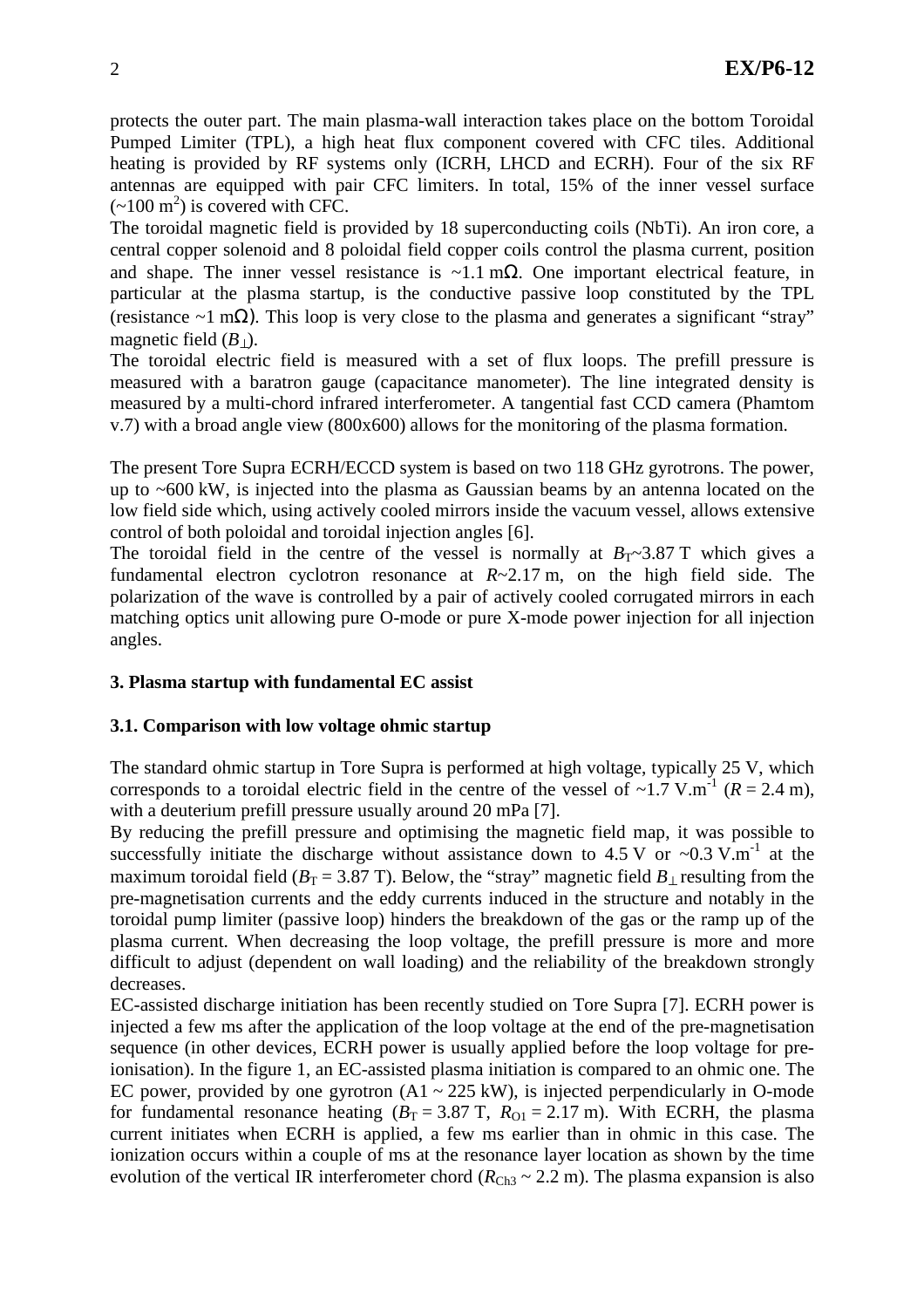faster and the impurity burnthrough is earlier as indicated by the spectroscopic measurements. The EC pulse length of 50 ms is long enough to insure proper plasma initiation (end of burnthrough). The assistance of ECRH also lowers the loop voltage resulting in a poloidal flux saving of ~0.13 V.s at the end of the initiation phase available for extending the current flattop duration.



*FIG 1. Ohmic startup (red; TS-41434) compared compared to ECH startup at fundamental resonance (blue; TS-41433) in Tore Supra. Time evolution of Vloop, Ip, n<sup>e</sup> l (vertical chord at R~2.2 m), visible bremsstralung and OV line; ECH power (225 kW) is represented in arbitrary unit in the different panels.* 

With one gyrotron in O-mode it was possible to initiate the plasma down to  $0.15$  V.m<sup>-1</sup>, half the maximum electric field that should be available in ITER, at 3.87 T and 5 mPa with the full pre-magnetisation (high "stray" magnetic field  $B_{\perp}$  conditions).

## **3.2. Influence of prefill pressure**

In ohmic startup, the prefill pressure is constrained by the loop voltage according to the Townsend avalanche condition [2]. ECRH assistance allows avoiding this constraint.

At low toroidal electric field,  $\sim 0.2$  V.m<sup>-1</sup>, a scan in prefill pressure has been carried out with one gyrotron (~200 kW in O-mode) to investigate the maximum achievable startup pressure. The results are reported in figure 2. It was possible to initiate the plasma at up to 25 mPa with a 50 ms duration ECRH pulse. The plasma current ramp up rate decreases with the pressure from 1 MA.s<sup>-1</sup> at 6 mPa to 0.3 MA.s<sup>-1</sup> at 30 mPa. At  $15$  mPa, a maximum is reached in the electron density at the resonance location  $(n_e l_3)$  from vertical chord at  $R \sim 2.2$  m) indicating a possible optimum pressure for that level of ECRH power. The maximum plasma density reached  $\sim 8.3 \times 10^{18} \text{ m}^{-3}$  in the resonance region to be compared to  $\sim 5.5 \times 10^{18} \text{ m}^{-3}$ , the estimated average D atom density in the vessel before the ECRH application. A rough estimate of the total number of electron from all the vertical chords gives 20% ionization after 10 ms and 2 kJ of ECRH (~250eV/ionisation). Above 15 mPa, an increase in ECRH power should result in an increase of the plasma density and the current ramp up rate.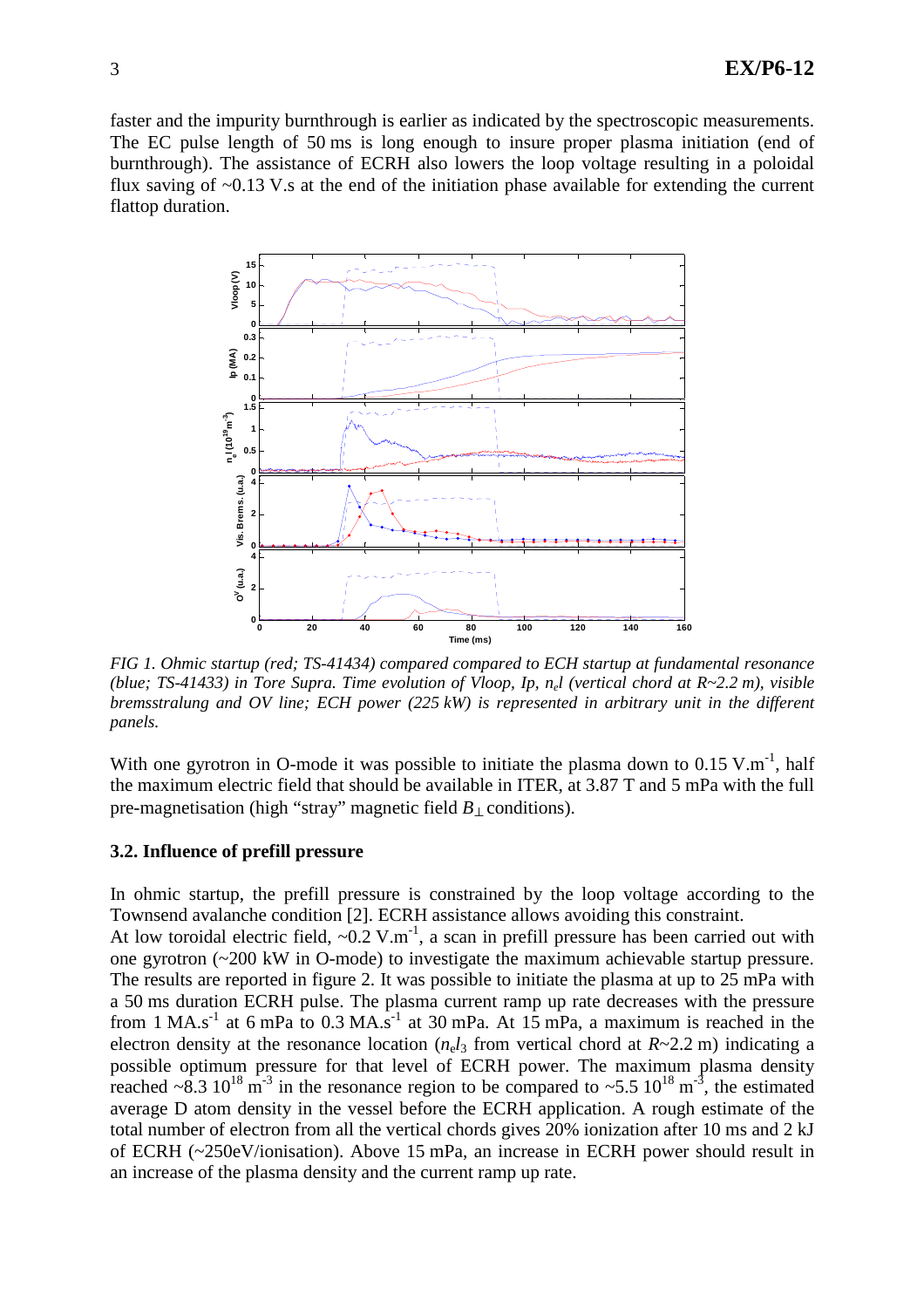

*FIG 2. Prefill pressure scan (D2). Left: time evolution of the plasma current, line-integrated electron*  density (chord #3: EC resonance location, chord #4: central chord) and ECRH power for 8 *consecutive discharges with increasing prefill pressure (TS-40730 >TS-40737). Right top: corresponding plasma current ramp up rate (until maximum nl3 is reached) versus prefill pressure. Right bottom: corresponding maximum nl3 and maximum nl4 versus prefill pressure.* 

#### **3.3. Influence of EC power**

The EC power was varied using the two available gyrotrons  $(A1 \sim 300 \text{ kW}, A2 \sim 225 \text{ kW})$  in order to investigate the influence of the EC power during plasma initiation. The three discharges presented in the figure 3 have been performed with the same parameters at fundamental resonance except the total EC power ( $P_{D2} \sim 7 \text{mPa}$ ,  $E_{\text{N}} \sim 0.2 \text{ V/m}$ ,  $B_T = 3.87 \text{ T}$ ).



*FIG 3. Influence of ECRH power during plasma initiation; time evolution of PECRH power, loop voltage, plasma current, central line integrated electron density and visible bremsstralung (red dot: TS-40759; blue circle: TS-40756; green triangle: TS-40757).*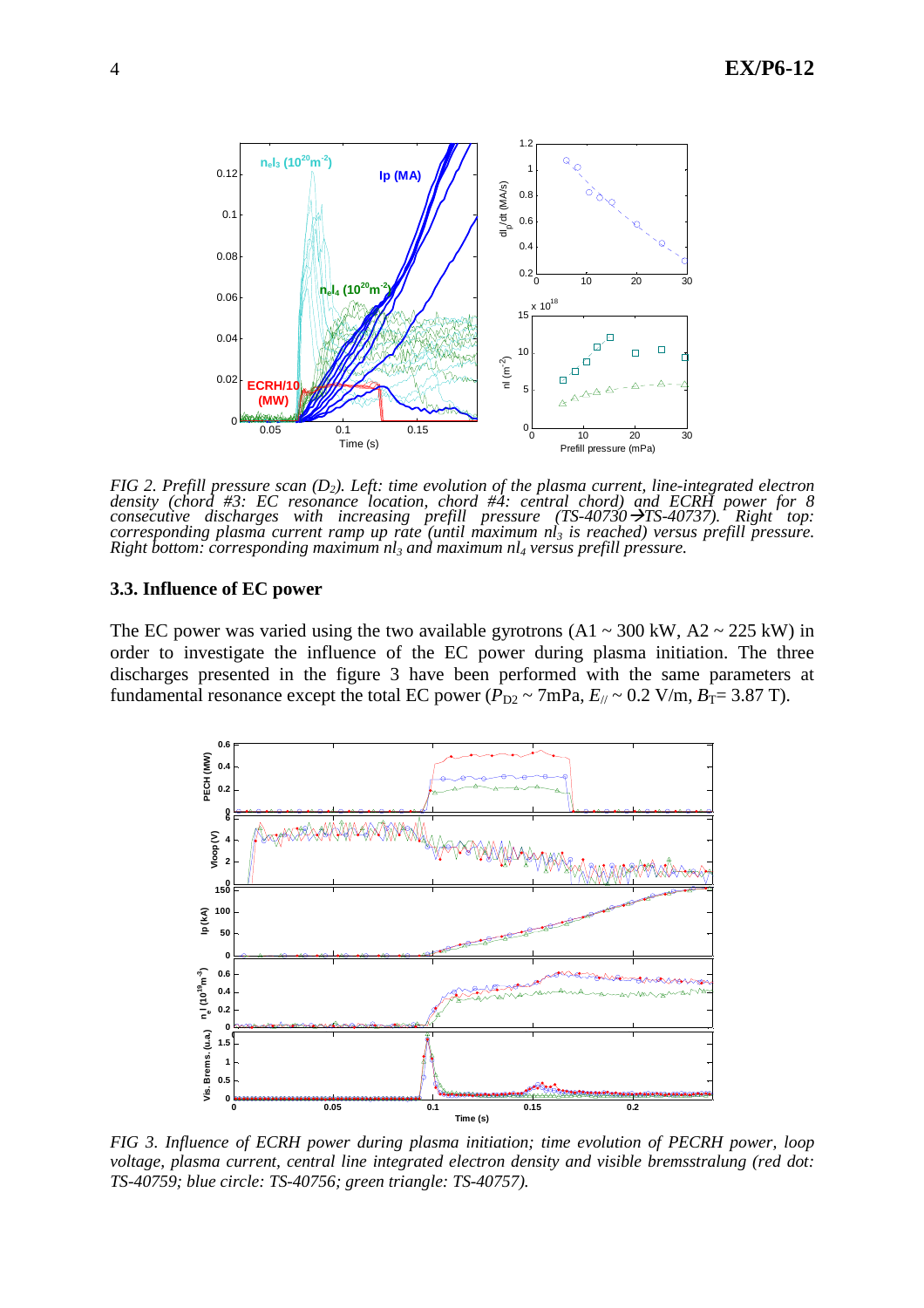In these conditions, there is no gain using the two gyrotrons. With the weaker gyrotron (A2~225 kW), the plasma current ramp up rate is slightly lower and the plasma density substantially lower. With A1 and both gyrotrons, the time evolutions are quite similar indicating that 300 kW could be an optimum for that prefill pressure. Besides, there is some impurity release as can be seen from the visible bremsstralung after 50 ms possibly due to an excessive ECRH power not absorbed by the plasma.

After a disruption, the use of two gyrotrons during 70 ms helped to survive the impurity burnthrough phase reducing the number of failed attempts compared to the case with lower power.

#### **3.4. Influence of EC resonance location**

The influence of the resonance location was also investigated. The available position range at the fundamental resonance is limited to the high field side. Attempts have been made from  $\sim$ 2.17 m to  $\sim$ 1.9 m ( $\rho \sim$  0.7). As illustrated in the figure 4, the plasma current barycentre is initiated at the resonance location. This is confirmed by the IR interferometer measurements. As the plasma current is increased, the current barycentre moves outwards reducing the effect of ECRH power. After  $\sim$ 30 ms of ECRH, the plasma current starts to decreases when  $R_{\rm O1}$ <2.17 m and eventually the current channel is destabilized by the TPL induced current when  $R_{01}$ ~1.9 m (TS-41293). Nevertheless, successful startup was easily achieved for  $\rho \leq 0.55$ . A better control of the current channel formation position should allow keeping the resonance inside the plasma and extend furthermore the resonance location operating window.



*FIG 4. Resonance location scan. Top: time evolution of plasma current and ECRH power for three different discharges. Bottom: time evolution of the barycentre of the plasma current; the location of the resonance is plotted in dashed line, the dotted line indicates the request for plasma major radius.* 

#### **3.5. Influence of the EC launch angle**

The EC launch angle influence has been investigated at fundamental resonance with one gyrotron (A1~300 kW) and low loop voltage  $(0.25 \text{ V.m}^{-1})$ . Both the toroidal and poloidal injection angles were varied, respectively from -30° (co-current launch) to 0° (perpendicular launch) and from  $-15^{\circ}$  (aiming at the centre of the torus at the resonance) to  $+2^{\circ}$  (aiming at  $p \sim 0.5$  at the resonance) without any observed significant difference.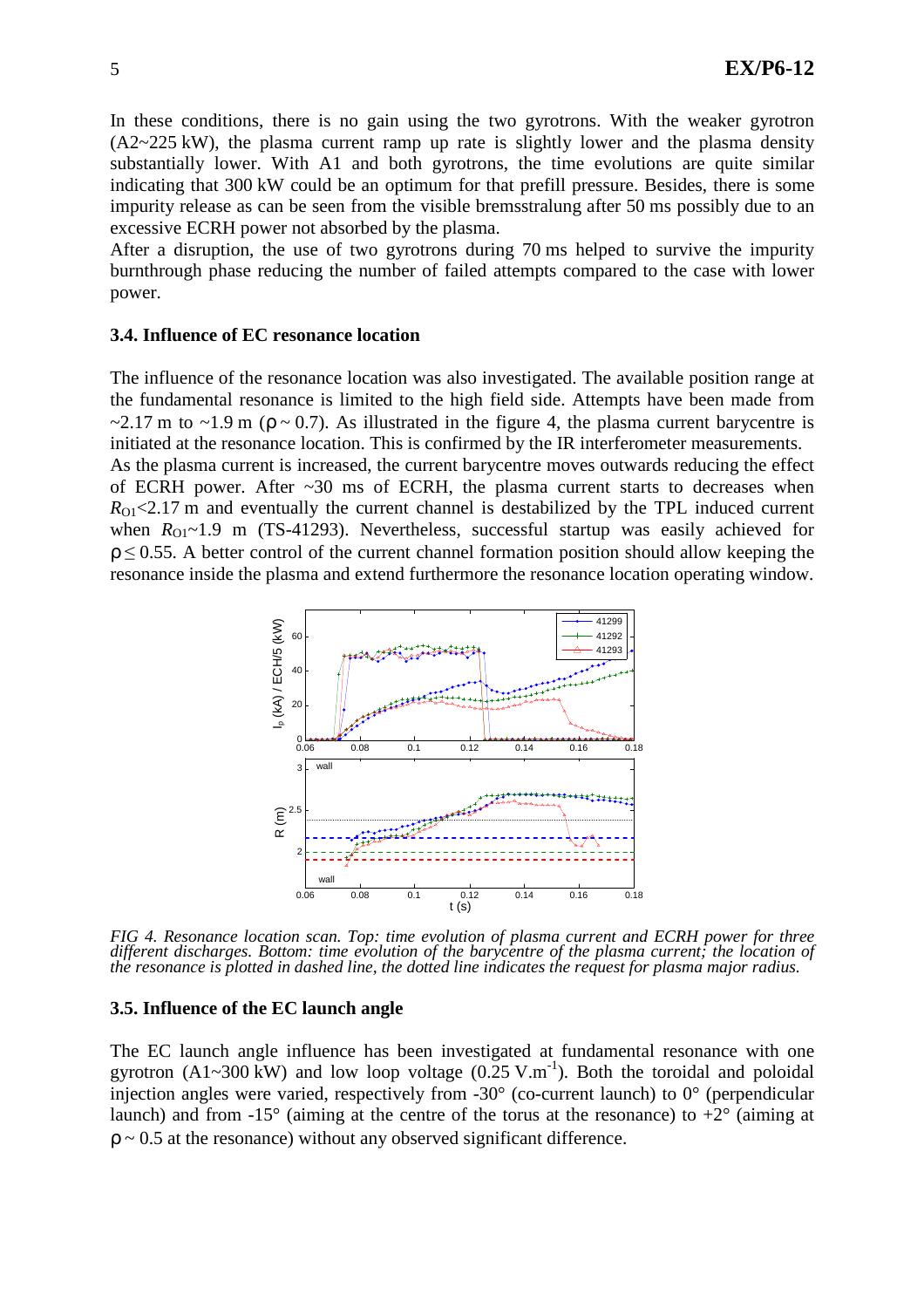### **4. Comparison with second harmonic EC assist**

Second harmonic ECRH is envisaged in ITER for half  $B<sub>T</sub>$  operation. Experiments in X2-mode have been performed in Tore Supra in the perspective of ITER. Both gyrotrons A1 and A2 were used ( $\sim$ 525 kW) at  $B_T$  = 1.93 T. The ionisation was found to be slightly more difficult in X2-mode. In fundamental O-mode, the ionisation starts whenever the EC power is applied while in X2-mode, at the same ECRH power, a proper magnetic configuration is required depending on the connection lengths. Indeed, the ionisation can be delayed until the magnetic configuration fits. A delay of  $\sim$ 30 ms is observed in TS-42270. At half  $B_T$ , connection lengths are halved and, in the present magnetic configuration,  $0.5 V.m^{-1}$  were necessary to get successful startup in X2-mode (no ionisation at all without EC assistance in the same conditions).

The plasma initiation observed with the fast CCD visible camera is shown in figure 5 for O1 mode and in figure 6 for X2-mode. In the first case the ECRH power was applied at  $~66 \text{ ms}$  $(V_{\text{loop}} \sim 4.5 \text{ V})$  and in the second at ~45.5 ms  $(V_{\text{loop}} \sim 7 \text{ V})$ . In both cases, the power was launched perpendicularly, the prefill pressure was ~9 mPa and the breakdown was sustained.



*FIG 5. Plasma initiation with fundamental resonance EC assistance; frames from a visible CCD fast camera, Exp = 134 µs (TS-42249).* 

The ionisation patterns are somewhat different: in O1-mode the resonant layer is perfectly resolved and the maximum emission is already reached ~1 ms after the EC injection, while in the X2-mode, the ionisation is more homogeneous (confirmed by IR interferometer measurements), the absorption at the resonant layer being still the dominant absorption mechanism as expected by theory. Polarization scrambling after multiple wall reflections seems to be limited. It has to be noted that the exposition time of the camera is nearly four times higher in the X2-mode startup.

The closure of the flux surfaces can also be observed and occurred  $\sim$ 10 ms after the beginning of the ionisation at about 10 kA. In some non sustained breakdowns, plasma currents up to 20 kA could be driven without closing the flux surfaces.

Tangential launch angles for X2-mode injection has also been attempted. It was also possible to initiate the plasma in co-current launch  $(-30^{\circ})$  at 8.5 V  $(-0.6 \text{ V.m}^{-1})$ .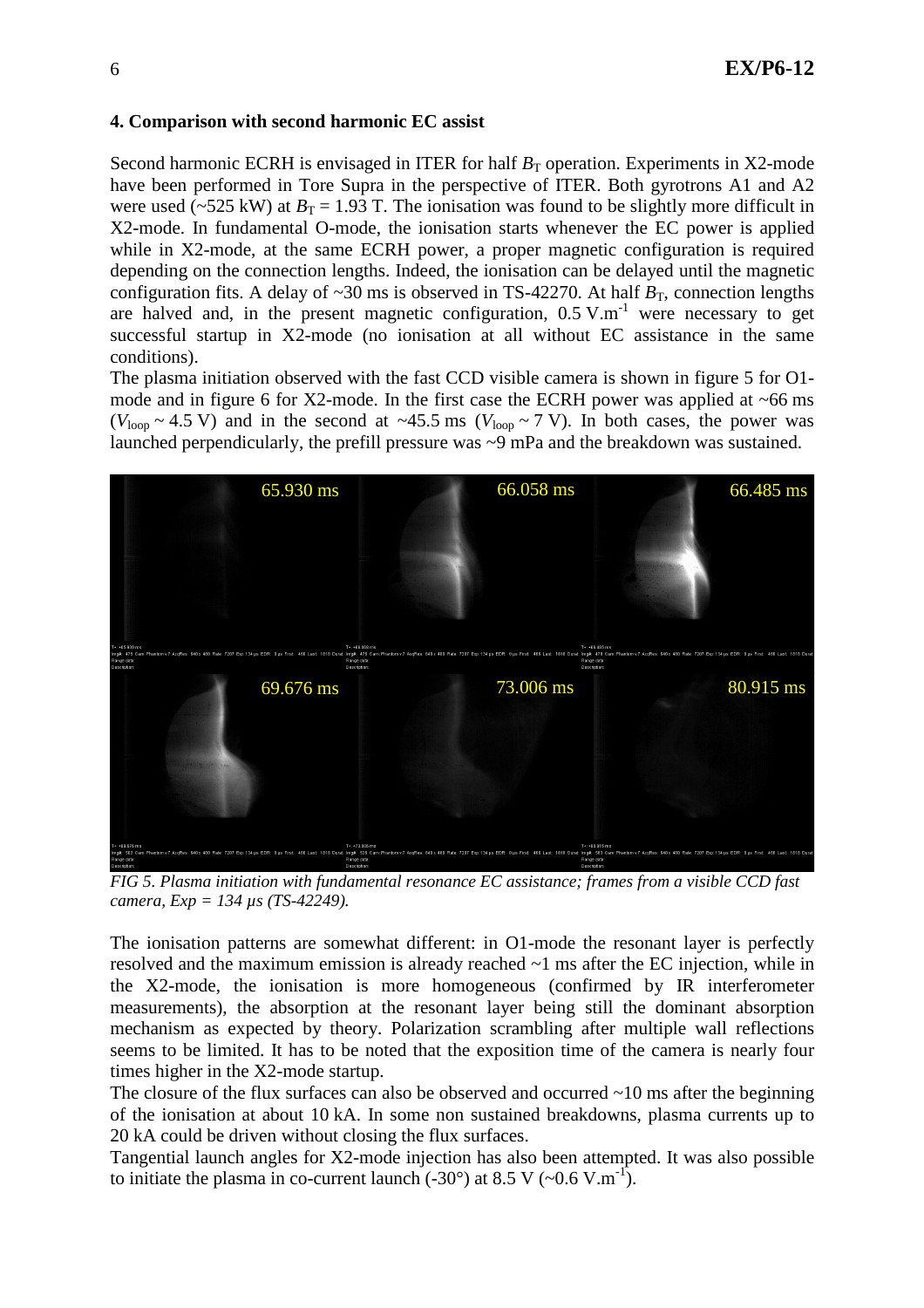

*FIG 6. Plasma initiation with second harmonic EC assistance; frames from a visible CCD fast camera, Exp = 495 µs (TS-42261).* 

#### **5. Discussion**

The results reported in this paper confirm previous works carried out on other devices [2, 5]. They indicate that plasma startup is feasible, at least in Tore Supra, at ITER maximum electric field and even lower at fundamental resonance. The ECRH assistance widely opens the ohmic startup windows as illustrated in figure 7. It allows minimising runaway electron generation and reduces the sensitivity to wall conditions.



*FIG 7. Successful plasma startups in the pressure - toroidal electric field diagram. Each open square (blue) corresponds to an ohmic startup, each full circle (red) to an ECRH assisted startup (fundamental resonance).*